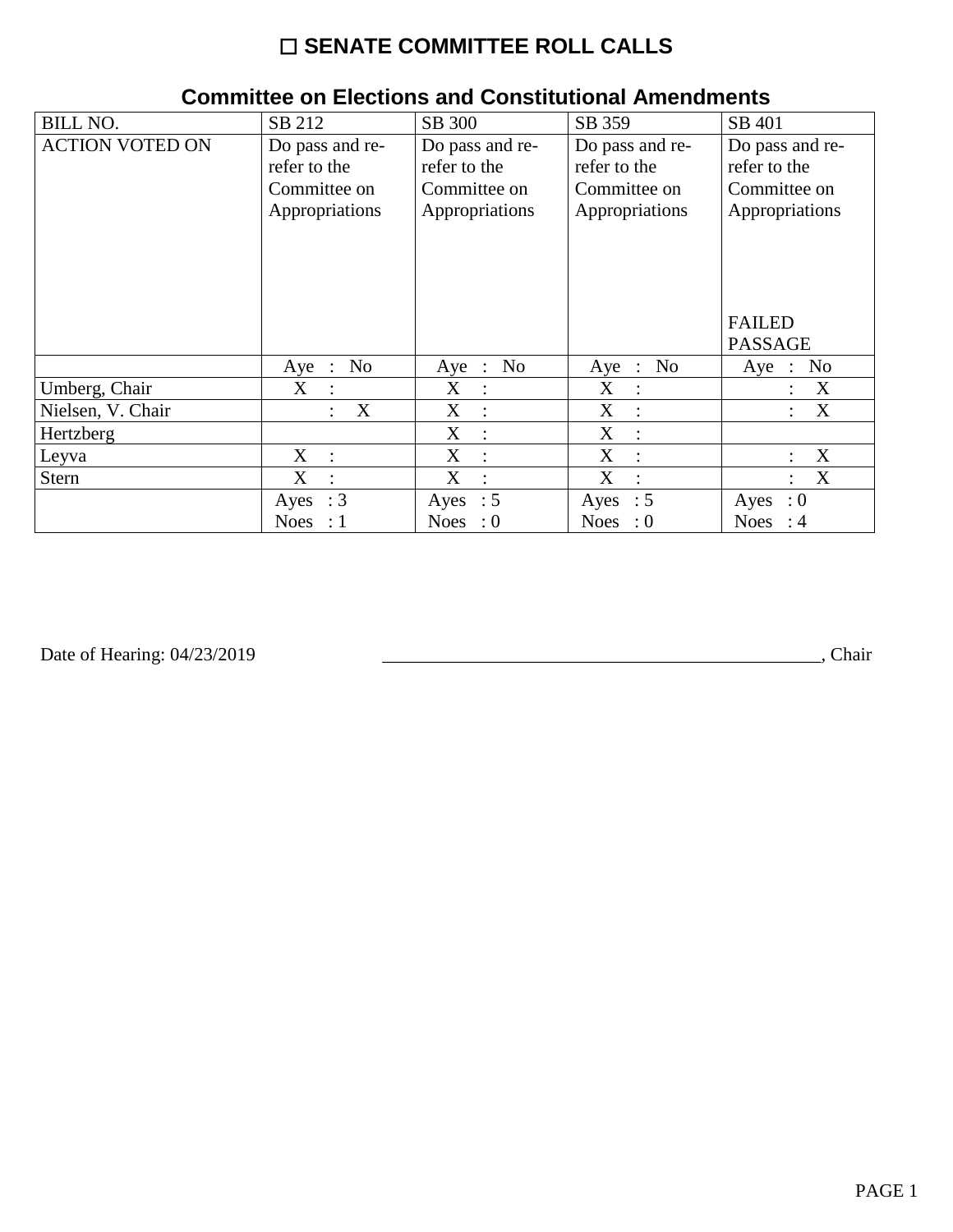# ☐ **SENATE COMMITTEE ROLL CALLS**

| <b>BILL NO.</b>        | SB 423                                                            | SB 431                         | SB 636                                                            | SB 641                                                                          |
|------------------------|-------------------------------------------------------------------|--------------------------------|-------------------------------------------------------------------|---------------------------------------------------------------------------------|
| <b>ACTION VOTED ON</b> | Do pass and re-<br>refer to the<br>Committee on<br>Appropriations | Do pass                        | Do pass and re-<br>refer to the<br>Committee on<br>Appropriations | Do pass as<br>amended and re-<br>refer to the<br>Committee on<br>Appropriations |
|                        | No<br>$Aye$ :                                                     | N <sub>o</sub><br>Aye :        | Aye : No                                                          | Aye : $No$                                                                      |
| Umberg, Chair          | $X_{\mathcal{C}}$<br>$\sim 10^{-1}$                               | X<br>$\mathbf{L}$              | $X_{\mathcal{C}}$<br>$\mathbf{r}$                                 | X<br>$\ddot{\phantom{a}}$                                                       |
| Nielsen, V. Chair      | X<br>$\cdot$ :                                                    | $\mathbf{X}$<br>$\ddot{\cdot}$ |                                                                   | X<br>$\mathbf{r}$                                                               |
| Hertzberg              | X<br>$\ddot{\cdot}$                                               | X<br>$\ddot{\cdot}$            | X<br>$\therefore$                                                 | X<br>$\ddot{\cdot}$                                                             |
| Leyva                  | X<br>$\ddot{\cdot}$                                               | X<br>$\ddot{\cdot}$            | X                                                                 | X<br>$\ddot{\phantom{a}}$                                                       |
| <b>Stern</b>           | X<br>$\ddot{\phantom{a}}$                                         | X<br>$\ddot{\cdot}$            | X                                                                 | X<br>$\ddot{\cdot}$                                                             |
|                        | Ayes : $5$                                                        | Ayes : $4$                     | Ayes : $4$                                                        | $\therefore$ 5<br>Ayes                                                          |
|                        | <b>Noes</b><br>$\cdot 0$                                          | Noes : $1$                     | Noes : $0$                                                        | Noes : $0$                                                                      |

#### **Committee on Elections and Constitutional Amendments**

Date of Hearing: 04/23/2019

Date of Hearing: 04/23/2019 \_\_\_\_\_\_\_\_\_\_\_\_\_\_\_\_\_\_\_\_\_\_\_\_\_\_\_\_\_\_\_\_\_\_\_\_\_\_\_\_\_\_\_\_\_\_\_, Chair